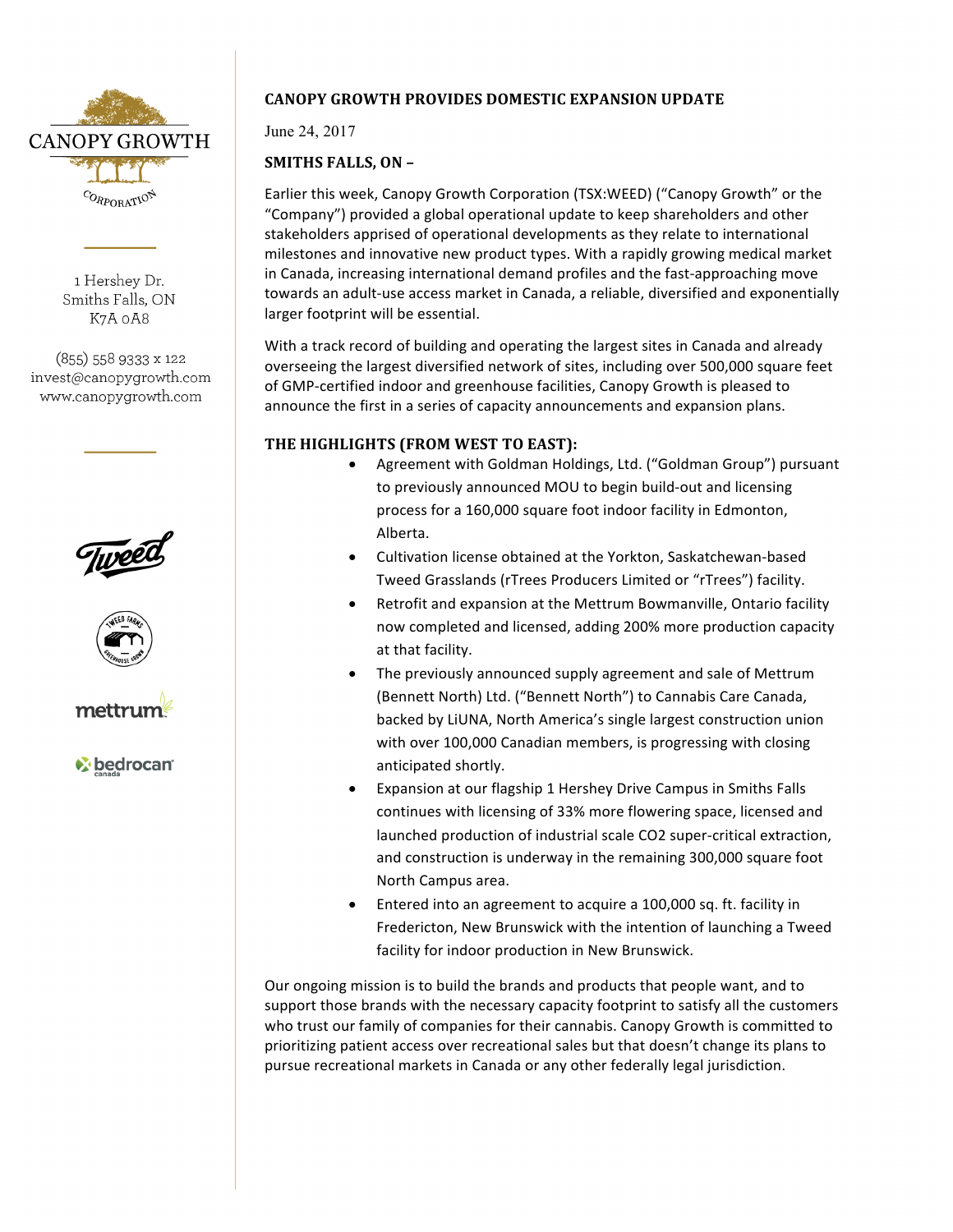Through its subsidiaries, Canopy Growth has overseen hundreds of harvests across multiple facilities. Management believes it has an unparalleled ability to forecast production capacity in the industry. As we release more information on our expansion plans, we will begin to paint the picture of how our footprint will position us for future global demand.

### **ADDITIONAL DETAILS**

**Smiths Falls Campus – Main Building**: The 40 acre Smiths Falls Campus at 1 Hershey Drive is the Company's largest indoor location and will continue to act as the strategic hub for innovation, consumer shipping, and multi-format value-add conversion activities. But we still do a lot of growing there and are pleased to announce the recent licensing of 33% more flowering space.

Additionally, to support increased demand across all oil-based products, a custom-built **industrial** extraction system is now commissioned and operational in the Smiths Falls facility. The new system is capable of producing as much oil in approximately 1 month as the Company has produced since extraction activities commenced in November 2015. This is a major step forward and will lead to increased product availability across multiple brands in the short term once fully ramped up.

**Smiths Falls Campus – North Campus:** Another 300,000 square feet of production space is currently in the early stages of demolition and construction at the North Campus area of our site. The future space, subject to Health Canada approval, is expected to support additional growing and vault capacity, production of value add products for the evolving adult access market, when permitted, office administration space and a return of the famous Visitor Centre at the Smiths Falls Hershey Drive campus.

**Tweed Grasslands**: Canopy Growth is pleased to announce that Tweed Grasslands (rTrees) in Yorkton-Saskatchewan has become its sixth licensed production site, having received its cultivation license. Production will begin next month to support increased demand from medical patients around the world. The Grasslands facility will be fully operational by early summer 2018.

**New Edmonton Facility Planned:** Canopy Growth has leveraged a previously announced MOU with Goldman Group to expand its footprint into Edmonton, Alberta with a 160,000 square foot facility that, per the terms of the MOU, will be leased to Canopy Growth by Goldman Group with an option to purchase the facility at the end of each 5-year quarter of the 20-year lease. The transaction is expected to close August 1, with the existing tenants vacating October 1, 2017. As always, licensing is contingent upon Health Canada and municipal approvals.

**Main Bowmanville Facility:** The Mettrum Bowmanville facility has received approval for additional flowering rooms, a 200% increase over current production capabilities. These rooms are coming online in tandem with the completion of retrofit work on the existing rooms following the acquisition of Mettrum by Canopy Growth.

**Fredericton, New Brunswick:** Canopy Growth has entered into an agreement to acquire a 100,000 sq. ft. facility in Fredericton, New Brunswick with the intention of launching a Tweed facility for indoor production in New Brunswick.

**Vert Cannabis Drummondville Site**: The Vert Cannabis application in St. Lucien, Quebec continues to advance through the Health Canada application process and is ready for inspection.

**Mettrum (Bennett North)**: Per the previously announced transaction with Cannabis Care Canada Inc. ("CCC") outlining the sale of Mettrum (Bennett North) to CCC, the transaction is progressing and is expected to close shortly. The announcement was originally made prior to Canopy Growth acquiring Mettrum Health Corp. and has proceeded as planned following that acquisition.

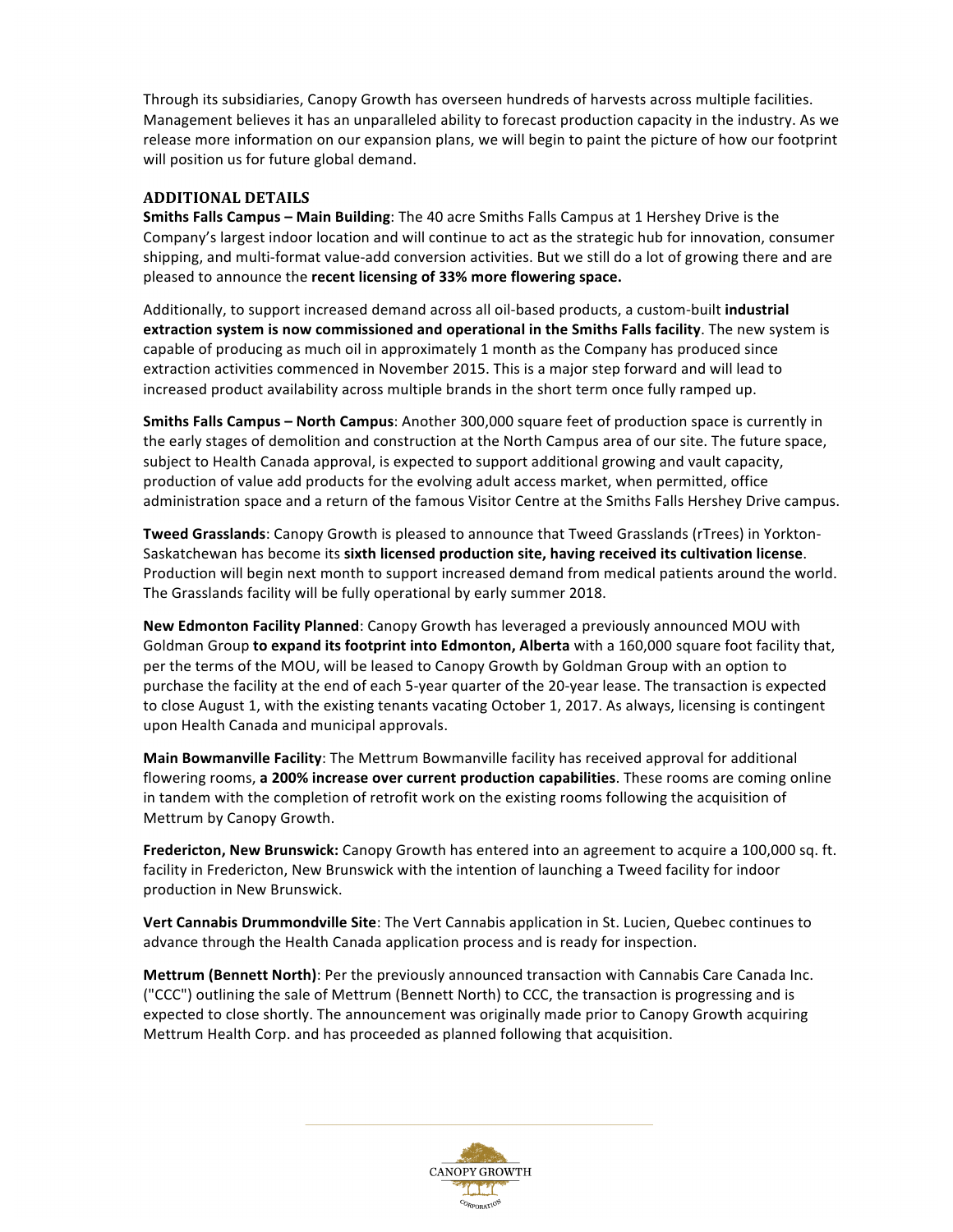CCC is financially backed by Laborers International Union of North America ("LiUNA"), North America's single largest construction union with over 100,000 Canadian members. Under the terms of the agreement, CCC will pay \$7 million in cash to acquire Bennett North and enter into a three-year Supply Agreement with CGC. As part of the transaction, CCC will assume all outstanding obligations associated with Bennett North.

Canopy Growth subsidiaries, working in conjunction with CCC, will begin working directly with LiUNA local chapters in the near future to support members' needs.

**Scarborough Sites:** Canopy Growth continues to explore partnership opportunities for the original Bedrocan Canada distribution-only licensed site, and production continues at the main Scarborough location.

Here's to (a lot of) Future Growth (across Canada).

#### **CONTACT:**

613-769-4196 855-558-9333 ex 122

**Iordan Sinclair** *COVEC* **<b>COVEC COVEC Tyler Burns Director: Director:** Director of Communications and Investor Relations and Bruce Linton Jordan@canopygrowth.com Tyler.burns@canopygrowth.com tmx@canopygrowth.com